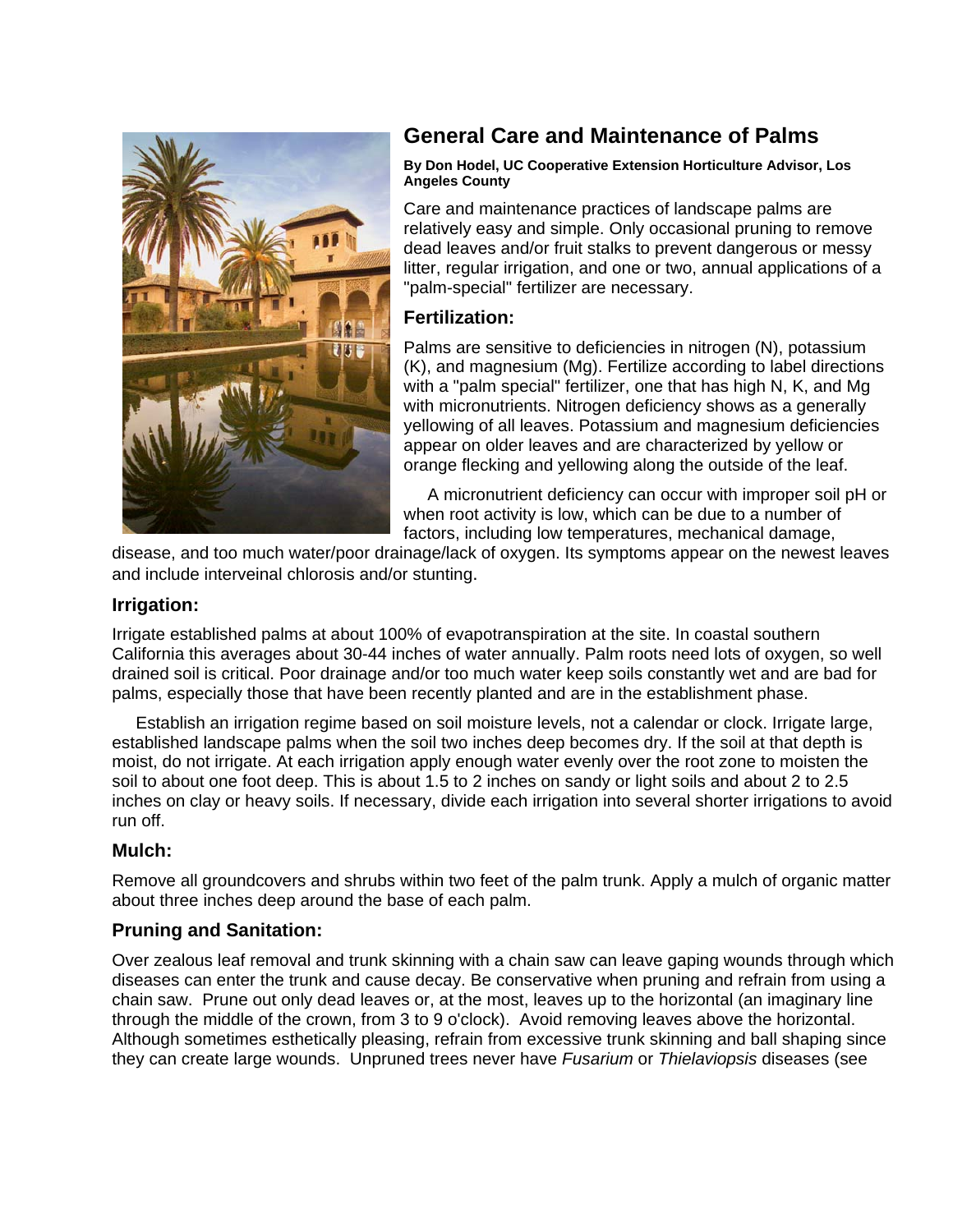below). Prevention through sanitation and more conservative leaf pruning and trunk skinning is the only way to control these diseases.



Photo by Don Hodel **Photo by Don Hodel** Photo by Don Hodel

Correctly pruned *Washintonia robusta* Improperly and excessively pruned *Phoenix canariensis*

#### **Disease Problems**:

 Two deadly fungal diseases of Canary Island date palm (CIDP) are linked to pruning. Pruning tools spread *Fusarium* wilt (FW), which causes a decay of the vascular system. The first symptom of FW is the leaves dying in the lower part of the crown first and then progressively moving up to the top of the. A leaf just turning from green to brown that has green leaflets on one side of the frond and brown leaflets on the opposite side is diagnostic for this disease.

 This disease is the A.I.D.S. of these palms. There is no cure and it is 100% fatal but nearly 100% preventable through safe and sanitary pruning practices. Disinfect all tools before pruning each tree by soaking them for five minutes in household bleach or sterilizing the blade with a blow torch for 5 seconds per side. Prune these palms with a straight-edged saw rather than a chain saw. The former can be thoroughly disinfected before pruning a tree while it is nearly impossible to clean a chain saw.

 Do not replant with a CIDP at a location where a palm with FW was removed because the disease survives in the soil and it can be taken up by the roots of the newly planted palm. In deed, it is probably most prudent not to replant with any palm because host range susceptibility to FW has not been fully established. Although never observed in a landscape situation, FW was successfully passed to a California fan palm (*Washingtonia filifera*) using FW-contaminated soil from a date palm with FW in an experiment at the University of California, Riverside.

 The second disease is *Thielaviopsis*, which causes interior, wet or dry trunk decay. Coined "sudden crown drop" (SCD), this decay cannot be detected visually from the outside bark, which appears normal. Sufficient healthy tissue remains inside the trunk to maintain a normal-appearing crown of